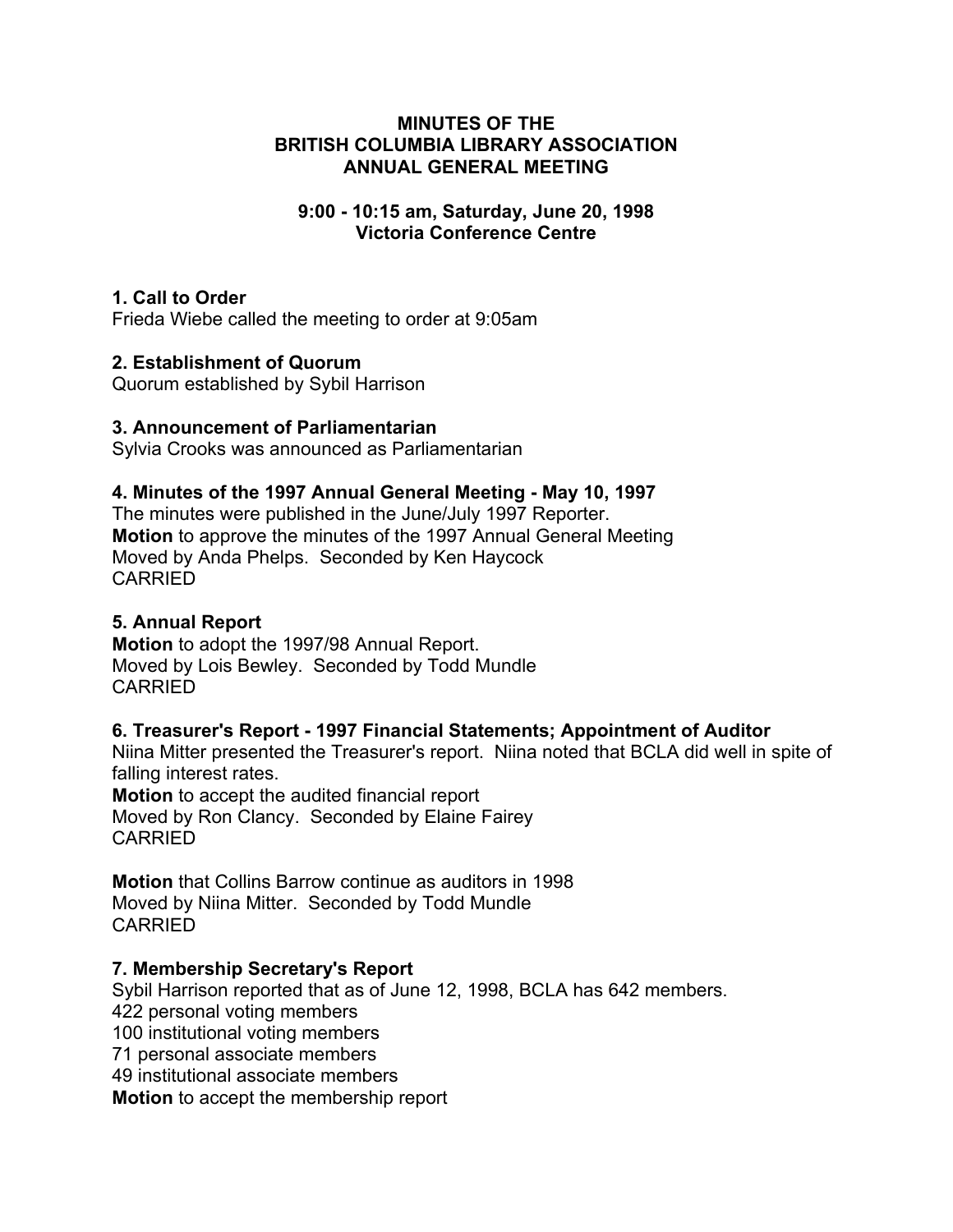Moved by Robert Gore. Seconded by Pam Clancy. CARRIED

# **8. Nominations Committee Report**

Frieda announced the acclamation of BCLA's New Executive: Vice President - President Elect: Sybil Harrison Assistant Treasurer - Treasurer Elect: Robert Gore Membership Secretary: Sylvia Roberts 2 Year Director: Jacqueline Bradshaw 1 Year Director: Ann Goodhart

**9. Resolutions Committee Report** - member resolutions; special resolution Barbara Patterson, Resolutions Chair, introduced three new resolutions.

1. Notice of Special Resolution: Membership By-Laws

Proposed Membership By-laws

3. Members

3.1 Membership of the Association shall be made up of the following:

a) Individual members:

Individuals engaged in library or information work, members and past members of library boards and other individuals interested in the purposes of the Association.

b) Student Members

Students enrolled in a recognized program in library, information or archival studies at a college or university.

First-year students will be provided complimentary one-year memberships, and are eligible for a reduced student rate for the following year.

c) Honorary members:

Individuals who have rendered outstanding service to the library field and the Association.

One-year honorary memberships may be granted.

Distinguished individuals in the field may have lifetime honorary memberships conferred upon them.

d) Institutional members:

Libraries and library schools in British Columbia, library associations with whom the Association exchanges membership on a reciprocal basis, and other organizations supportive of the purposes of the Association.

Recommendation: update the language of by-laws and adopt new membership by-laws that provide all categories of members with the opportunity to vote and participate fully in the activities of the Association.

**Motion** to accept the resolution

Moved by Sybil Harrison. Seconded by Todd Mundle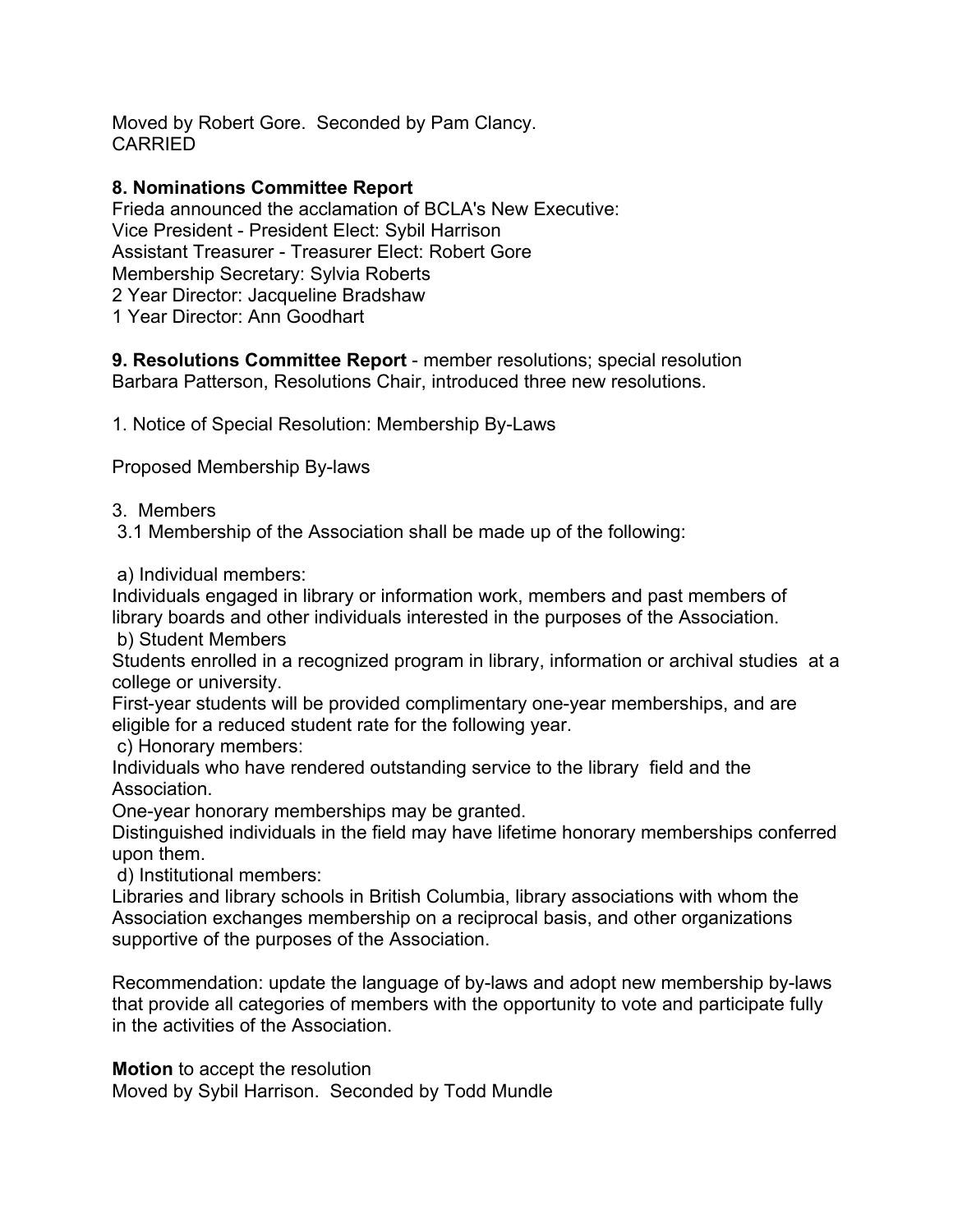Background: Voting privileges are currently restricted to active members. Associate members, which include students and library schools, among others, are denied voting privileges. The recommendation to change the membership by-laws to extend voting privileges to associate members stems from the desire to encourage belonging within the BCLA, and eliminate the disenfranchisement of those currently unable to vote.

Discussion: **Motion** to amend the special resolution to remove the category..."and other individuals interested in the purposes of the association" from section 3.1.a. of the Proposed Membership By-Laws.

Moved by Liz Ball. Seconded by Brian Campbell.

Gordon Ray spoke out against the amendment. He suggested that wording be changed to strengthen the power of the statement from..."interested in" to "supportive of"

When put to a vote the amendment was defeated.

Recommendation: by Todd Mundle to change the wording of section 3.1.a. to reflect Gordon Ray's suggestion. **Motion** to accept the original resolution with this change in wording Moved by Todd Mundle. Seconded by Elaine Fairey

### **CARRIED**

2. BCLA Resolution on the Multilateral Agreement on Investment

Whereas the Multilateral Agreement on Investment (MAI) provides for an extension of National Treatment which results in foreign corporations being given every right, concession or privilege that a government may provide local companies or communities;

And Whereas the MAI in the Performance Requirements sets out a lengthy list of government measures that cannot be imposed on foreign corporations, such as establishing a percentage of local content or requirements to purchase goods locally; require a given level or value of production, investment, employment, research and development; and local hiring requirements;

And Whereas under the MAI foreign investors have an unqualified right to sue governments under secretive rules of international arbitration;

And Whereas the MAI under the Investor Protection section provides that governments shall not expropriate or nationalize directly or indirectly an investment or take any measure or measures having equivalent effect;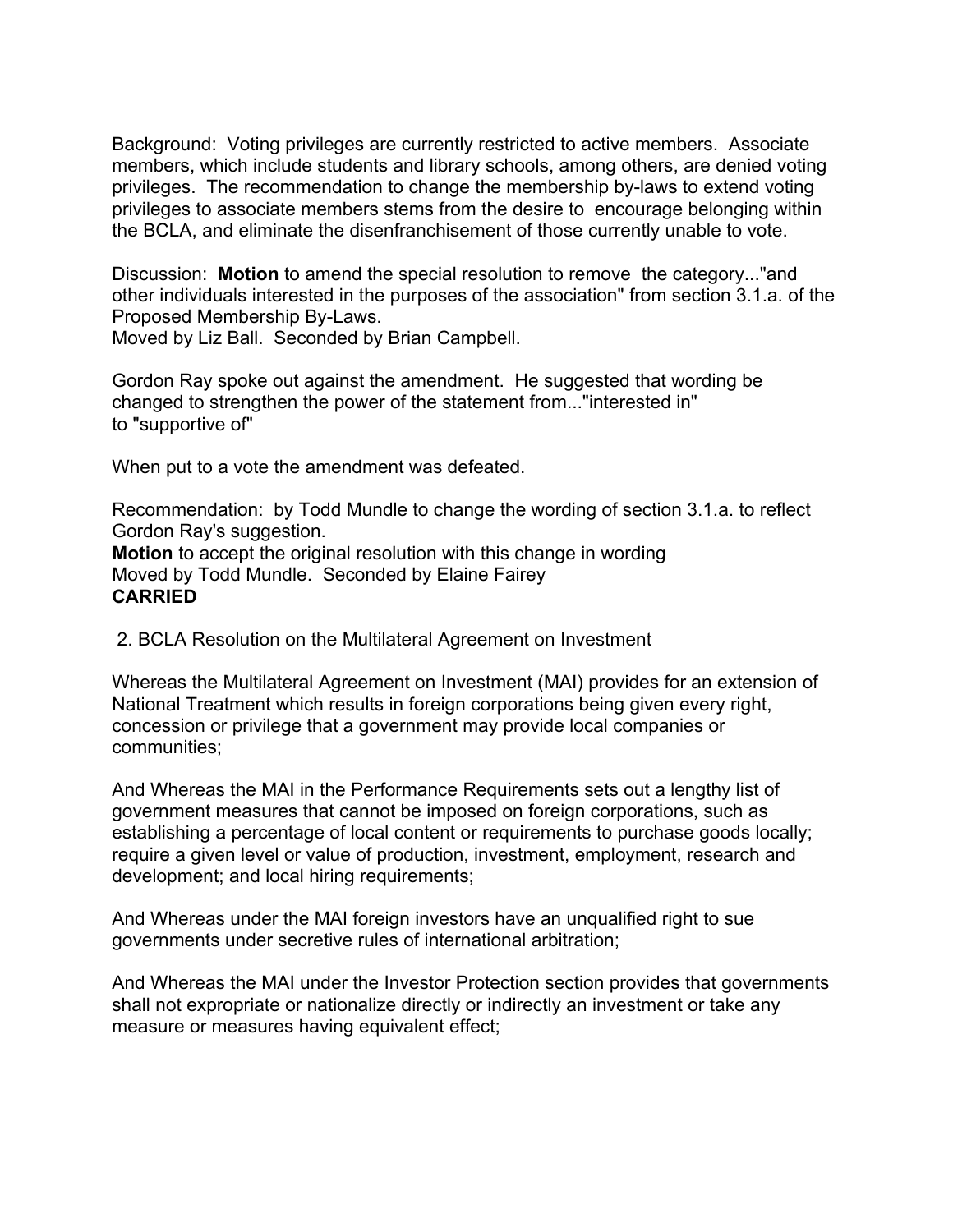And Whereas the MAI could threaten existing public services such as libraries, public education, and public health through foreign companies demanding "equal treatment" and therefore subsidies similar to those allocated to the public sector;

And Whereas the MAI was negotiated in secret and was only discovered by the citizens of Canada and the world through a leak to an activist organization;

And Whereas the current status of the MAI negotiations is unclear but the possibility of moving the principles of MAI onto the agenda of other international bodies such as the World Trade Organization or the International Monetary Fund exists;

BE IT RESOLVED that the BCLA opposes the MAI and requests that the Government of Canada cease its support for such an agreement and withdraw from any further negotiations immediately;

BE IT FURTHER RESOLVED that the BCLA urges the Government of Canada to consult widely and indepth with all the people of Canada before undertaking any further action on the MAI or other international trading treaties of similar magnitude;

BE IT FURTHER RESOLVED that the BCLA encourages its member librarians and libraries to create displays and programs which will educate the public on the importance of treaties such as the MAI and encourage dialogue leading to clarification and understanding. Moved by Fiona Hunt Seconded by Miriam Moses

Fiona Hunt provided some background information on the MAI and its potential effects on libraries.

**Motion** to split the resolution so that the first "be it resolved" stands alone. Moved by Liz Ball. Seconded by Holly Nguyen Discussion: The second and third resolves weaken the first. CARRIED

Friendly amendment to change ..."opposes" to ..."oppose" ACCEPTED

**Motion** accept the second and third resolves with the above friendly amendment. Moved by Fiona Hunt. Seconded by Miriam Moses. CARRIED

3. BCLA Resolution on Freedom of Information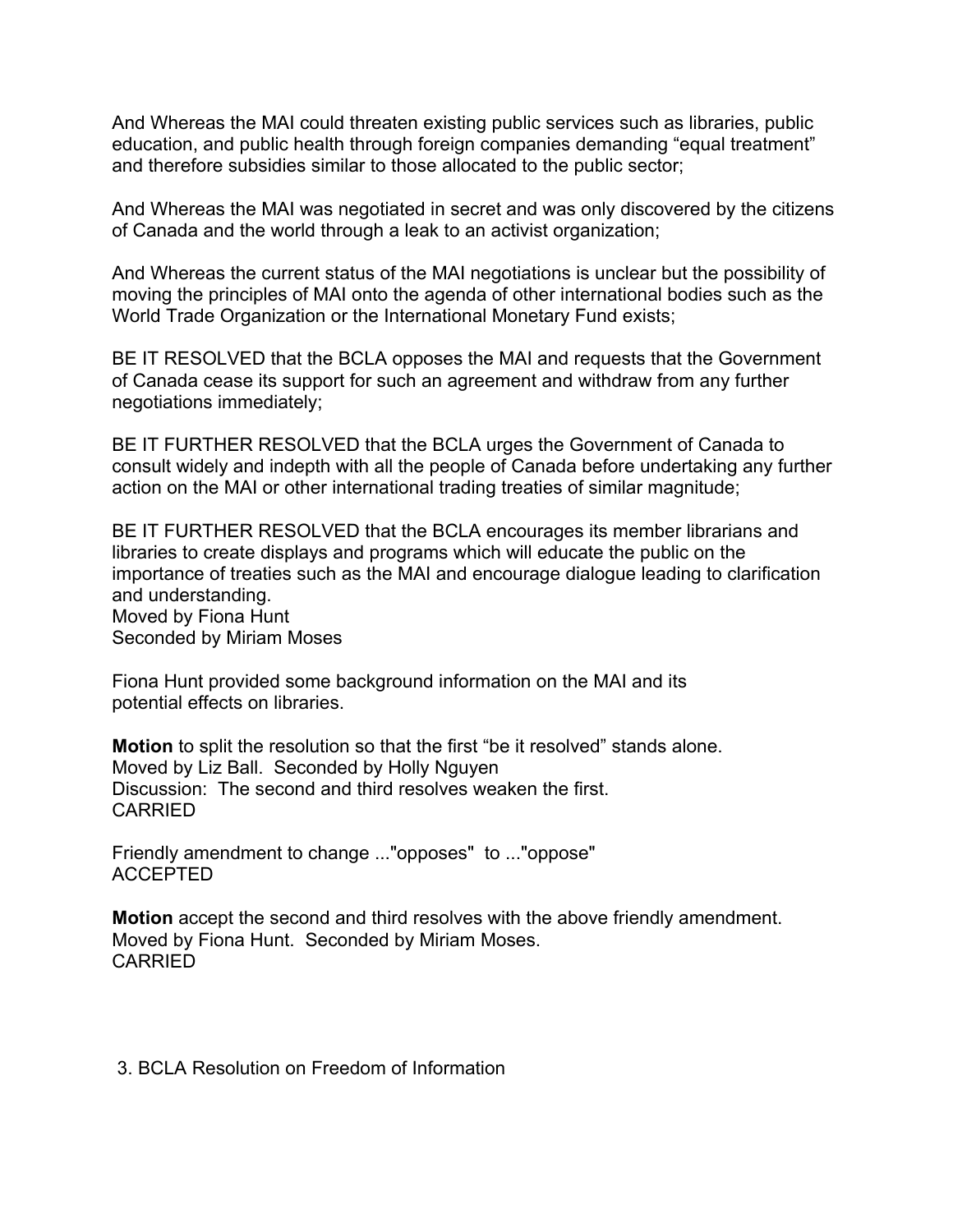Whereas librarians are in favour of the widest possible access to government information as a fundamental democratic right;

And Whereas the British Columbia Library Association (BCLA) was involved closely in building support for and developing the B.C. Freedom of Information and Protection of Privacy Act;

And Whereas the Act was acknowledged widely to be one of the most progressive in Canada and internationally;

And Whereas the B.C. government established an all party committee of the legislature to review the Act;

And Whereas the BCLA and many other community organization submitted briefs in support of strengthening the Act;

And Whereas the B.C. government, without waiting for the report of the all party committee of the legislature, has reduced the budgets for the FOI offices by an average of 50% and plan to increase dramatically the cost of making an FOI request;

BE IT THEREFORE RESOLVED that the BCLA support the CAMPAIGN FOR OPEN GOVERNMENT and its core demands: no fee increases for FOI requests; no cuts to the FOI budgets of the Ministries and Crown Corporations; B.C. government to recommit to the principles of an open and accountable government through strengthening the Freedom of Information and Protection of Privacy Act.

Moved by Nancy Hannum. Seconded by Percilla Groves CARRIED

### **10. President's Report**

Frieda Wiebe offered thanks to all for their help and energy throughout the year. She thanked Ron Clancy in particular for agreeing to stay on as Past President for another year, given her upcoming move to the United Arab Emirates. Frieda reviewed the wide variety of activities that took place over the year, which included the following: developing grant proposals, establishing policies and positions on public issues affecting libraries, defending intellectual freedom principles, promoting continuing education opportunities throughout the province, advocating for libraries on the political front, raising funds for the association, providing additional benefits for members, and strengthening the infrastructure of the association.

# **11. Incoming President's Report**

Greg Buss reflected on the conference theme and the presentation by John Raulston Saul. His discussion on BCLA and power ended with an acknowledgment of the many individuals who contribute to BCLA. Greg commented that he is looking forward to the year.